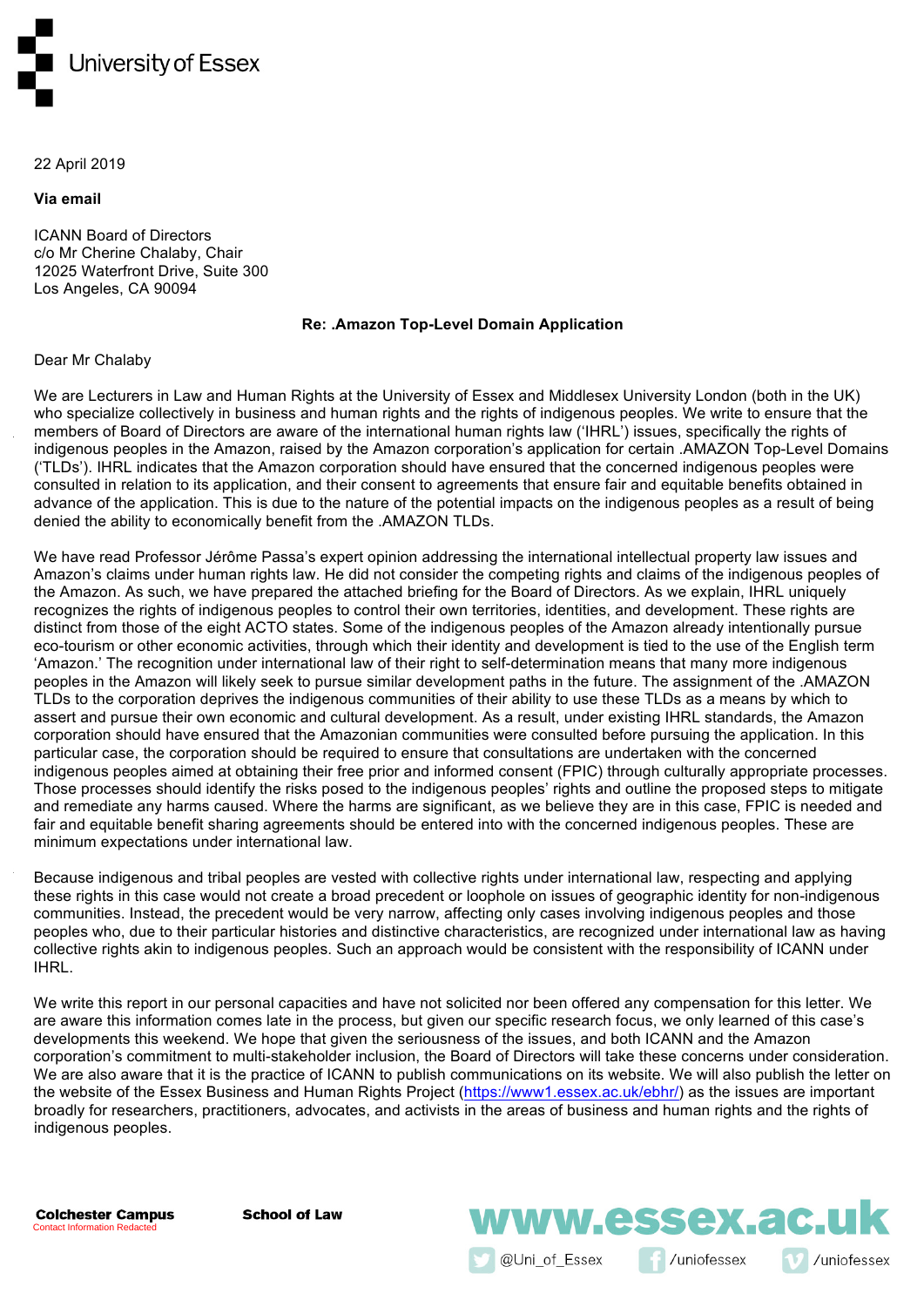

If the Board of Directors has further questions, we are happy to provide assistance. Alternatively, we would encourage the Board to contact the independent experts entrusted by the United Nations to examine and educate states, private actors, and the public on the relevant legal issues. The UN Special Rapporteur on the Rights of Indigenous Peoples, Ms Victoria Tauli Corpuz, and the UN Working Group on Business and Human Rights, currently chaired by Professor Surya Deva, both have mandates that would allow them to answer your questions so as to provide clarity on the complexities raised by this case.

Sincerely yours

Teral da

Dr Tara Van Ho JD, PhD, FHEA Lecturer, School of Law and Human Rights Centre University of Essex **Contact Information Redacted** Contact Information Redacted

Cethel Dorfe

Dr Cathal Doyle BEng, PGDip Economics, LLM, PhD Research Fellow, School of Law Middlesex University London Contact Information Redacted

Contact Information Redacted

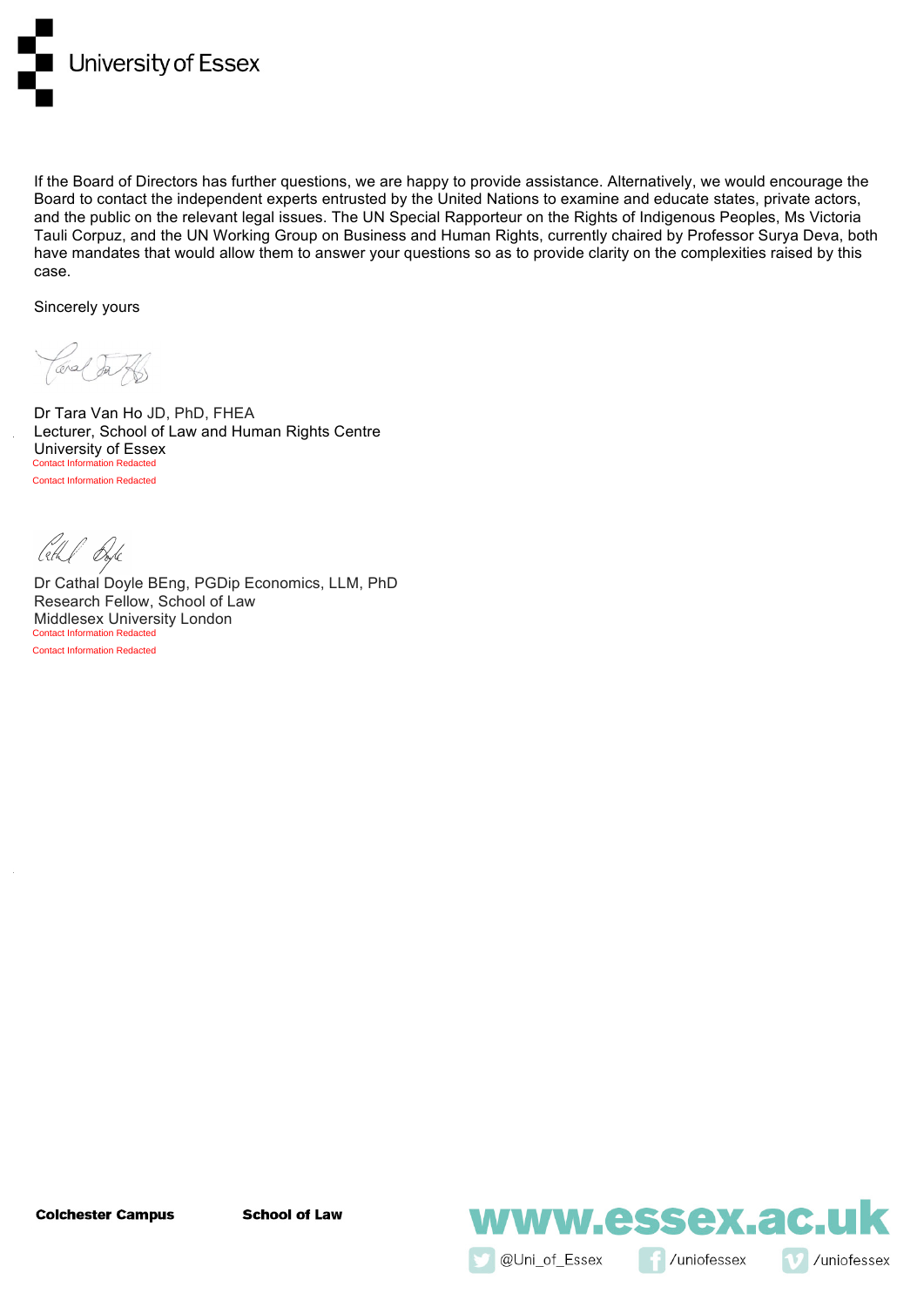

#### **The Rights of Indigenous Peoples and the .Amazon Top-Level Domain Application**

In this briefing, we (1) highlight the rights of indigenous peoples under international law and (2) assess whether the indigenous peoples of the Amazon have an interest not only in the Spanish or Portuguese 'Amazónica' and 'Amazonas,' but also in the English term 'Amazon.' We (3) explain that the Amazon corporation has a responsibility to respect these rights, to ensure consultations occur with the indigenous peoples, and to secure their consent based on mutually beneficial agreements. We (4) note that there may be specific customary international law on these issues and (5) confirm that recognizing the rights of the indigenous peoples in this case would not create a unwieldy precedent for the Board of Directors moving forward. Finally, we (6) conclude that the balance of interests suggests that the TLDs should not be assigned to the Amazon corporation at this time, but may be assigned only after the Amazon corporation has met its IHRL responsibilities.

# **1. The Rights of Indigenous Peoples under International Law**

Under international law, indigenous peoples are recognized as being vested with collective rights over their traditional territories which States and private actors are bound to respect. These include the right to self-determination and to selfdetermined development, to their cultural heritage and to preserve and maintain their distinct identities and unique relationships with their traditional territories. States are also obligated to take 'special measures' to guarantee the protection of these rights and indigenous communities' 'persons, institutions, property, labour, cultures and environment.'1 The precise number of indigenous peoples in the Amazon is unknown. However, it is estimated that there are approximately 400 indigenous communities comprising of over 900,000 individuals mostly living in their traditional territories with which they hold unique and symbiotic relationships. While a minority of indigenous peoples choose not to be contacted, most indigenous peoples are actively pursuing their right to self-determined development, including through the development of life plans and sustainable development plans governing their territories. For many of these indigenous peoples, control over and development of tourism, environmental services and conservation, and traditional knowledge are of fundamental importance to their physical and cultural survival and identities as peoples. Some are in the process of developing their own tourism and/or conservation strategies and plans, while others have already embarked on tourism and or other ecologically friendly economic activities as a means of protecting and strengthening their identity and development. For example, the Pemón people in Canaima (Venezuelan Amazon) provide tours and hiking experiences for tourists from around the globe, to places such as Mount Roraima or Kerepakupai Meru (known in English as Angel Falls). In addition, the global conservation movement has recognized that indigenous peoples are the best protection against deforestation of the Amazon, as without adequate recognition and protection of their rights and interests the Amazon would be rapidly deforested.<sup>2</sup>

As part of their self-determined development plans indigenous peoples are adopting new technologies to map their territories and protect their lands from encroachment and environmental harms. This use of internet technologies is necessary not only to increase public awareness of violations of their rights but also to promote and facilitate their current and future economic activities.

Indigenous peoples have been actively engaged in the development of international law standards pertaining to the protection of their natural resources, including their traditional knowledge, tangible and intangible cultural heritage, and intellectual property in the context of discussions at the United Nations General Assembly, the Convention on Biological Diversity, and the World Intellectual Property Organization. The rights of indigenous communities and their members to selfidentification, to identity, and to participate in decision-making that impact on their rights or interests, underpin these developments. International human rights bodies and regional courts have developed a series of safeguards in order to protect indigenous peoples in contexts where there may be significant impacts on their rights or where their cultural or physical survival may be at risk. Among these standards are the right to be consulted in order to obtain free prior and informed consent (FPIC), the need for indigenous and inclusive rights-based impact assessments, and the right to participate in the benefits of economic activity.

@Uni of Essex

ww.essex.ac.u

/uniofessex

/uniofessex



 $1$  ILO Convention 169: Indigenous and Tribal Peoples Convention (1989), at Article 4.

<sup>&</sup>lt;sup>2</sup> S. Eton 'Our Wealth Is the Forest': Indigenous Tribes Are the Last Best Hope for the Amazon' (October 2018), available at https://pulitzercenter.org/reporting/our-wealth-forest-indigenous-tribes-are-last-best-hope-amazon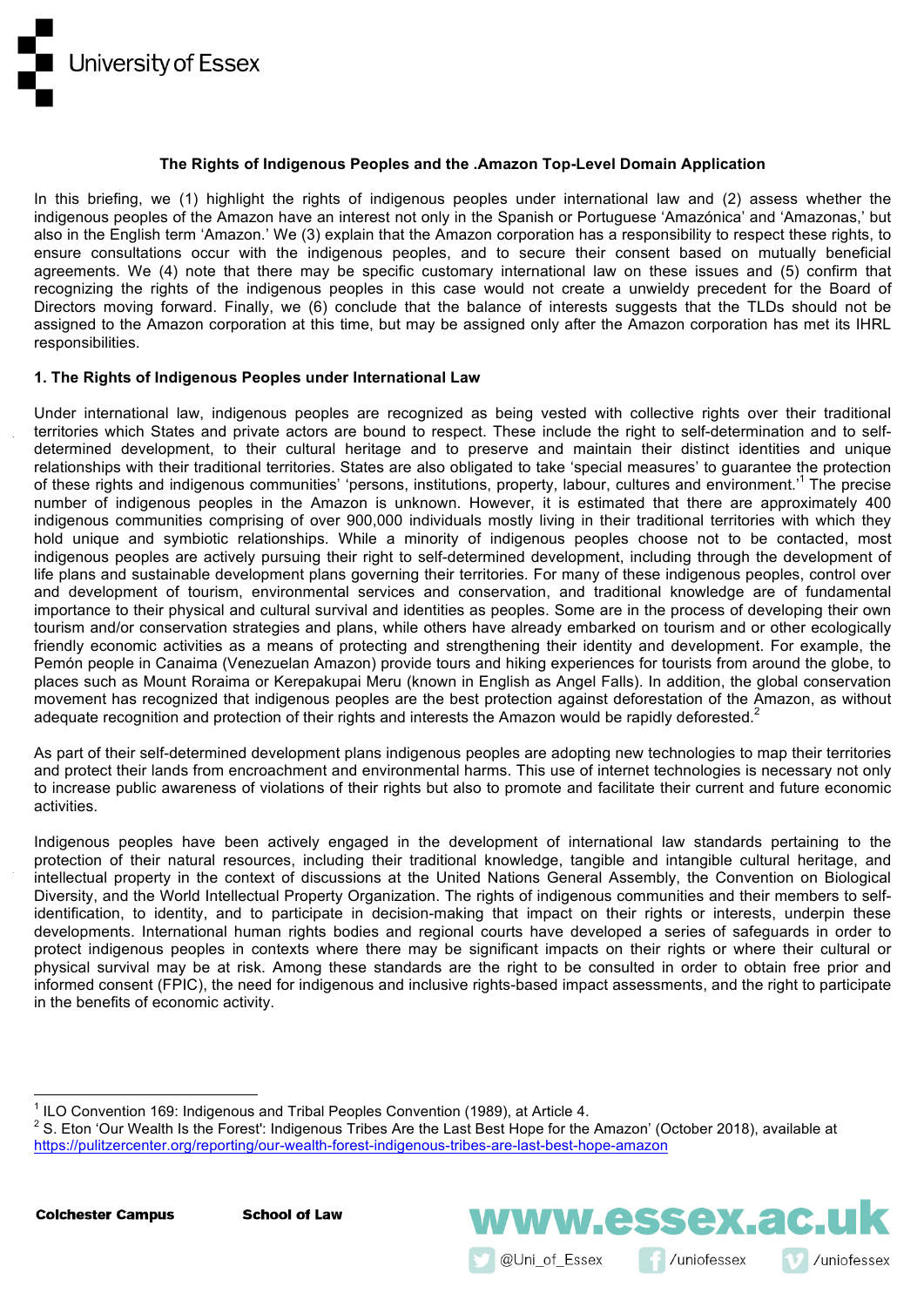

The rights of the indigenous peoples are distinct from the rights and interests of the eight ACTO states. The relevant law is found in **ILO Convention 169,** <sup>3</sup> the **United Nations Declaration on Indigenous Peoples** (UNDRIP), international human rights instruments, and the **Convention on Biological Diversity**. <sup>4</sup> The ILO Convention is binding on all eight ACTO states. While UNDRIP is not a treaty, the Inter-American Commission on Human Rights and Inter-American Court of Human Rights have found it relevant to defining the rights of indigenous peoples under the American Convention on Human Rights, which, like the European Convention on Human Rights, is one of three regional treaties that help define international human rights law. Additionally, Inter-American Court of Human Rights (IACtHR) has found the rights of indigenous peoples to selfdetermination under the UNDRIP, together with Common Article 1 of the **International Covenants on Civil and Political Rights (ICCPR) and Economic Social and Cultural (ICESCR)**, informs the interpretation of the American Convention on Human Rights when affirming the requirement to consult with Amazonian indigenous peoples and the need to obtain their  $FPIC.<sup>5</sup>$ 

The relevant human rights instruments and associated jurisprudence recognize indigenous peoples' inherent rights and their entitlement 'to be secure in the enjoyment of their own means of subsistence and development.<sup>6</sup> By virtue of their right to self-determination, they are not only entitled to permanently exist as peoples but to determine the form of development they freely wish to pursue. This includes their right to the 'improvement of their economic and social conditions'<sup>7</sup> and to 'strengthen their distinct political, legal, economic, social and cultural institutions.<sup>8</sup> In doing so, indigenous peoples are entitled to 'decide their own priorities … as it affects their lives … and to exercise control, to the extent possible, over their own economic, social and cultural development.<sup>,9</sup> Their rights to self-determination and 'to be secure in the enjoyment of their own means of subsistence and development<sup>10</sup> entail an obligation to ensure that when development activities affect them, indigenous peoples are consulted in an appropriate and accessible manner<sup>11</sup> in order to obtain their consent through representatives of their own choosing.<sup>12</sup> In addition, governments must develop, 'with the participation of the peoples concerned, co-ordinated and systematic action to protect the rights of these peoples and to guarantee respect for their integrity.'<sup>13</sup> Finally, 'in no case may a people be deprived of its own means of subsistence.'<sup>14</sup> This right to self-determination right is non-derogable.

Collectively, these rights and obligations indicate that where a decision is likely to undermine the rights of indigenous peoples to pursue their own economic and social development, or where it would harm their institutions or their identity, they must be consulted in order to obtain their consent and there should be a culturally appropriate process through which they are adequately informed of any potential future impacts or restrictions on their rights and by which their effective participation in decision-making is guaranteed. It is worth noting that the right of indigenous peoples to be consulted has also been referred to in international investment arbitration as a norm of customary international law.<sup>15</sup> As is explained below, these rights also entail responsibilities on the Amazon corporation to ensure the indigenous populations are consulted, and their FPIC is obtained. If it has pursued a course of action that limits, infringes on, or results in violations of the rights of indigenous peoples, the corporation should participate in remedial mechanisms and provide just compensation to those communities. It does not appear these steps have been taken in this case.

By granting the Amazon corporation the exclusive rights to administer the .AMAZON TLDs, ICANN would deprive the indigenous peoples of the use of relevant and culturally significant second-level names which may be of vital importance for

@Uni\_of\_Essex

ww.essex.ac.uk

/uniofessex

/uniofessex

**Colchester Campus** 

<sup>&</sup>lt;sup>3</sup> ILO Convention 169, n 1 above.

<sup>&</sup>lt;sup>4</sup> General Assembly Resolution 61/295 (13 September 2007) ('UNDRIP').

Inter-American Court of Human Rights, *Saramaka People v Suriname*, Preliminary Objections, Merits, Reparations and Costs, Judgment, Inter-Am. Ct. H.R. (ser. C) No. 172, at paras 92-96; Inter-American Court of Human Rights, *Kichwa Indigenous People of Sarayaku v Ecuador*, Judgment of June 27, 2012 (Merits and reparations), at para 160.<br><sup>6</sup> UNDRIP, Article 20.<br><sup>7</sup> Ibid. Article 21.

<sup>&</sup>lt;sup>8</sup> Ibid, Article 5.<br>
<sup>9</sup> ILO Convention 169, Article 7; see also, UNDRIP, Article 23.<br>
<sup>10</sup> UNDRIP, Article 20.<br>
<sup>11</sup> ILO Convention 169, Article 6.<br>
<sup>12</sup> UNDRIP, Article 18.<br>
<sup>13</sup> ILO Convention 169 Article 2<br>
<sup>14</sup> Inter Article 1(2).

<sup>15</sup> *Grand River Enterprise Six Nations, Ltd. v. the United States* (2011).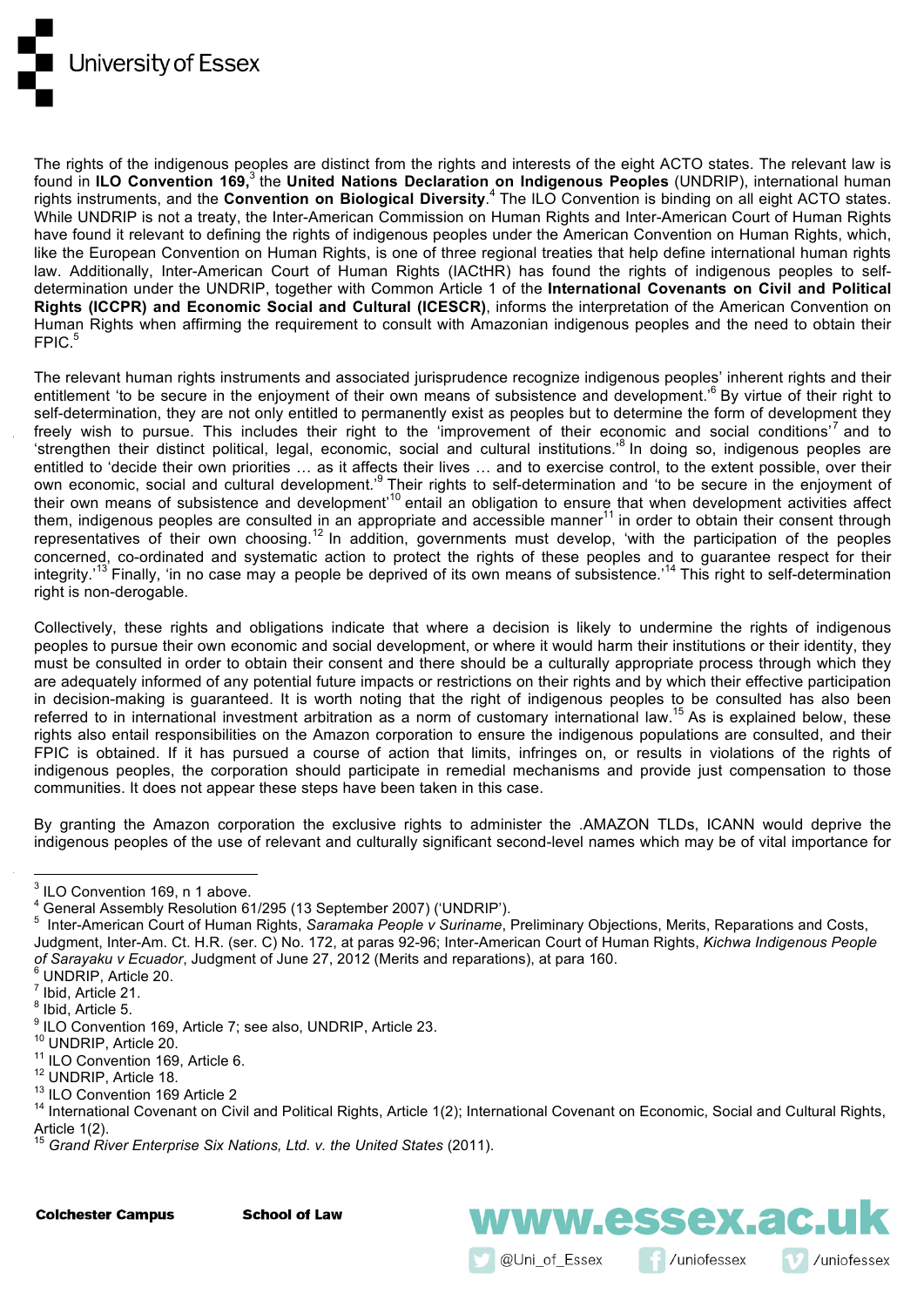

guaranteeing their cultural and physical survival in the future. This is clear from the corporation's statements that even providing governments, like Brazil and Venezuela, with second-level names would undermine the corporation's strategic goals. Transferring administration of the .AMAZON TLDs to the corporation would render inaccessible a strategic interest of these indigenous peoples, potentially undermining their long-term development by usurping a valuable English language association for the purpose of the corporation's more limited interest. As a matter of international law, this action should only be undertaken following consultation with, and having obtained the consent of, the indigenous peoples themselves.<sup>16</sup> This would also have been consistent with ICANN's own Guidelines, which require that consultations be held with 'relevant governments and authorities' to 'enlist their support or non-objection prior to submission of the application.' Under international law, indigenous peoples' authorities are recognized as the legitimate decision-making bodies on activities affecting their rights and interests.

# **2. Indigenous Peoples' Interest in the English word 'Amazon'**

Admittedly, the law was not developed with the types of questions raised by the .AMAZON applications in mind. ILO Convention 169 was developed in 1989, 5 years before the corporation was founded, when such issues could not possibly be anticipated. Even the more recent UNDRIP was developed with an expectation that the harms indigenous communities would experience would primarily be from extractive companies and pharmaceutical companies extracting intellectual property in the form of traditional knowledge, rather than internet-based retail companies. More recently, greater attention has been directed to the protection of indigenous peoples' cultural heritage, identity and traditional knowledge, as reflected in the Nagoya Protocol to the Convention on Biological Diversity, and on-going negotiations and standard-setting processes at the World Intellectual Property Organization (WIPO).<sup>17</sup> Five decades of developments have demonstrated that international human rights law instruments are living instruments that must be interpreted in light of contemporary developments. This body of law is therefore directly applicable in the current case even if the law was not developed with these impacts in mind.

The indigenous peoples of the Amazon have a legitimate and protected interest in the English word 'Amazon' for their own development and preservation of their cultural integrity. International law, including ILO Convention 169, recognizes that selfidentification is a fundamental criterion to the determination of who is indigenous. Hundreds of indigenous peoples living in the Amazon identify as Amazonian peoples, or indigenous peoples of the Amazon. They do so in both national and international contexts, in their engagement with other indigenous peoples, with governments, civil society actors, corporations and with international organizations. In so doing, they are exercising their right to self-identify as such, and are expressing their cultural identity as peoples of the forest and river. Indeed, the names of these peoples in their own languages is often "people of the river" or "people of the forest". The concept of the Amazon is therefore deeply ingrained in their sense of who they are as a people and what they want for the future. The symbiotic relationship between the Amazon and its peoples is reflected in their essential role in maintaining the integrity of the forests and the Amazon river and tributaries that feed it.

Similarly, the very concept of the Amazon in the global imagination is intertwined with its indigenous peoples. Indigenous peoples of the Amazon are also recognized under this banner by other indigenous peoples throughout the world. To restrict their association with the Amazon in any way could also serve to restrict that important recognition by their fellow indigenous peoples. Finally, while they may use Spanish, Portuguese, and/or indigenous terms when speaking amongst themselves or within their states, the communities engaged in eco-tourism or other commercial activity also routinely use the English terms to attract the attention of English-speaking consumers, investors and donors. The relevant communities are often collectively referred to in the international domain as 'indigenous peoples of the Amazon,' 'the Amazon's indigenous peoples,' or similar expressions.<sup>18</sup> These terms directly tie the indigenous peoples to the 'Amazon' region as it is known in English, and are used

<sup>18</sup> See, e.g., Pachamama Alliance, 'Amazon Advocacy,' available at https://www.pachamama.org/advocacy; See also, S Schwartzman and B Zimmerman, 'Conservation Alliances with Indigenous Peoples of the Amazon,' *Conservation Biology*, Vol. 19, No. 3 (2005), pp. 721-727, available at https://www.jstor.org/stable/3591060?mag=indigenous-reserves-and-thefuture-of-the-amazon; 'Amazon's indigenous peoples "never so threatened": pope,' *France24* (19 Jan 2018), *available at* https://www.france24.com/en/20180119-amazons-indigenous-people-never-so-threatened-pope-0; Rainforest Foundation US, Annual Report 2017, at p. 5, *available at* https://rainforestfoundation.org/wp-content/uploads/2018/09/2017AnnualReport-small.pdf.

**Colchester Campus** 

 



<sup>&</sup>lt;sup>16</sup> ILO Convention 169, Articles 6, 7, 15; UNDRIP, Articles 19, 32; *Saramaka v Suriname*, n 5 above; UN Committee on the<br>Elimination of all forms of Racial Discrimination, 'General Recommendation No. 23,' UN Doc. A/52/18 Nagoya Protocol on Access to Genetic Resources and the Fair and Equitable Sharing of Benefits Arising from their Utilization to The Convention on Biological Diversity, *available at* https://www.cbd.int/abs/about/. For background on indigenous peoples'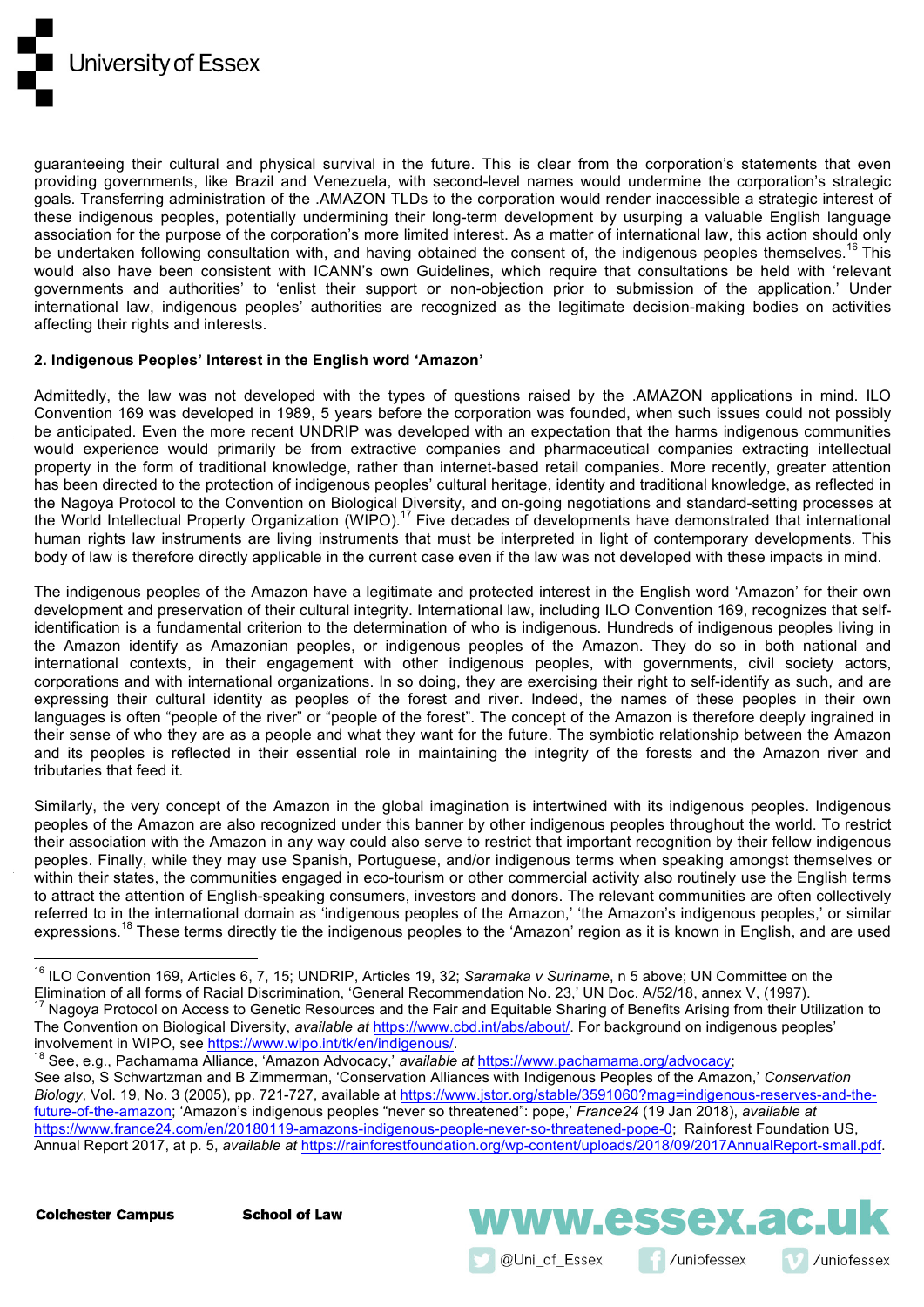

not only by native English speakers but also by others who use English as their travelling or working language. Being able to self-identify as peoples of the Amazon, and to capitalize on that identification, helps some of the communities to pursue and secure their own economic development. While there is no risk that people purchasing from the corporation will confuse its numerous websites – such as amazon.co.uk – with providing information about the region or its diverse peoples, the use of the '.AMAZON' TLDs risks co-opting and infringing upon the identity of the Amazonian peoples.

Professor Passa dismissed the concerns of the eight ACTO states, claiming that 'the term "amazon" does not appear to correspond to the name of the Amazonia region in any language, and in particular in Spanish, Portuguese or English' (para 5). What he apparently means is that the term does not appear in the ISO recognized lists. He suggested the states' needs could be met by using the Spanish or Portuguese terms for the 'Amazon.' We share Professor Alonso Gurmendi publicly expressed doubts on Professor Passa's assertion that the words 'Amazonas' or 'Amazónica' are sufficient alternatives to 'Amazon.<sup>'19</sup> Additionally, the indigenous peoples of the Amazon are associated with the 'Amazon,' not only the Amazonas or Amazónica. As noted, the relevant peoples are often referred to through their association with the term 'Amazon.' They are active under this banner in a broad range of international fora (including in relation to environmental protection and conservation, sustainable development, climate change, intellectual property, and human rights), where their rights and interests are addressed and their future autonomy and development guaranteed. The term 'Amazon' is also used in United Nations reports and official documents,<sup>20</sup> decisions of the Inter-American Commission and the Inter-American Court of Human Rights,  $21$  news articles  $22$  and travel guides.  $23$  As a result, defining their identity and pursuing their economic development through eco-tourism tied to the .AMAZON TLDs would not be sufficiently met by relying only on the Portuguese or Spanish TLDs.

Professor Passa's conclusions merely suggest the limitations of the utility of the ISO standards, particularly when dealing with culturally complex or sensitive issues. While ICANN's use of the ISO standards makes sense if it is trying to avoid contentious decisions over what constitutes a state or not, the ISO standards become less appropriate now that ICANN is allowing private actors to secure TLDs. That the ISO does not recognize the Amazon (or 'Maghreb' and 'Patagonia') as a geographic area suggests that the ISO standards are not fit to carry the full weight of ICANN's needs. ICANN should consider alternative means of assessment that are better equipped for these types of issues and pays better attention to the territorial, self-governance and cultural rights of indigenous or tribal peoples.

In the future, indigenous peoples of the Amazon may use the internet for tourism and other economic initiatives that are integral to their territories, such as products produced through Amazonian material, indigenous knowledge derived from their territories, medication that is based on traditional Amazonian plants. Any restriction on their use of .AMAZON TLDs could constitute a significant limitation on these or other activities. The English version is the default for millions in the world, not just native English speakers, looking for information on *the* Amazon. Second-level domain names could help promote the economic development of the indigenous peoples that pursue eco-tourism or other economic endeavours, and could help secure the external identities of the Amazonian indigenous peoples. By foreclosing their ability to use relevant second-level

- <sup>22</sup> See. e.g., D Grossman, 'Amazon's Trees Get Taste of Air of the Future,' *The Guardian* (19 April 2019), *available at* https://www.theguardian.com/environment/2019/apr/19/amazons-trees-get-taste-of-air-of-the-future; S Cowie, 'Successive Land Attacks Stoke Fear in Brazil's Amazon,' *Al Jazeera* (12 April 2019), *available at*
- https://www.aljazeera.com/news/2019/04/successive-land-attacks-stoke-fear-brazil-amazon-190412185926650.html; 'Earth Matters: Behind the Battle against Deforestation in the Amazon Rainforest,' CBS News (22 April 2019), available at https://www.cbsnews.com/news/earth-day-2019-how-deforestation-threatens-the-amazon-rainforest/.

**Colchester Campus** 



<sup>&</sup>lt;sup>19</sup> See, A Gurmendi 'Who Owns the .Amazon? (And how many Kindles Would you Pay for it?)', *Opinio Juris* (19 April 2019),<br>available at http://opiniojuris.org/2019/04/19/who-owns-the-amazon-and-how-many-kindles-would-you-p

<sup>&</sup>lt;sup>20</sup> See, e.g., United Nations Children's Fund, Executive Board, 'Recommendation for funding from other resources without a recommendation for funding from regular resources: Amazon subregional programme,' UN Doc. E/ICEF/2002/P.L.29 (2002); Trade and Development Board, 'Review of the technical cooperation activities of UNCTAD and their financing,' UN Doc.

TD/B/WP/202/ADD.1/Corr.1 at p 2, paras 193-194.<br><sup>21</sup> See, e.g., *Sarayaku v Ecuador*, n 5 above, at paras 21 24 and, fn 3.; *Jentel v. Brazil*, Comm'n No. 1769, Inter-Am. C.H.R., OEA/Ser.L/V/II.37, doc. 20, corr. 1 (1975)

<sup>&</sup>lt;sup>23</sup> See, e.g., Fodor's Travel, 'The Amazon,' available at https://www.fodors.com/world/south-america/brazil/the-amazon; Rough Guides, 'The Amazon,' *available at* https://www.roughguides.com/destinations/south-america/brazil/amazon/; Lonely Planet, 'Brazil: The Amazon," *available at* https://www.lonelyplanet.com/brazil/the-amazon; Rough Guides, 'Communing with an Amazon shaman, Peru,' *available at* https://www.roughguides.com/article/communing-with-an-amazon-shaman-peru/.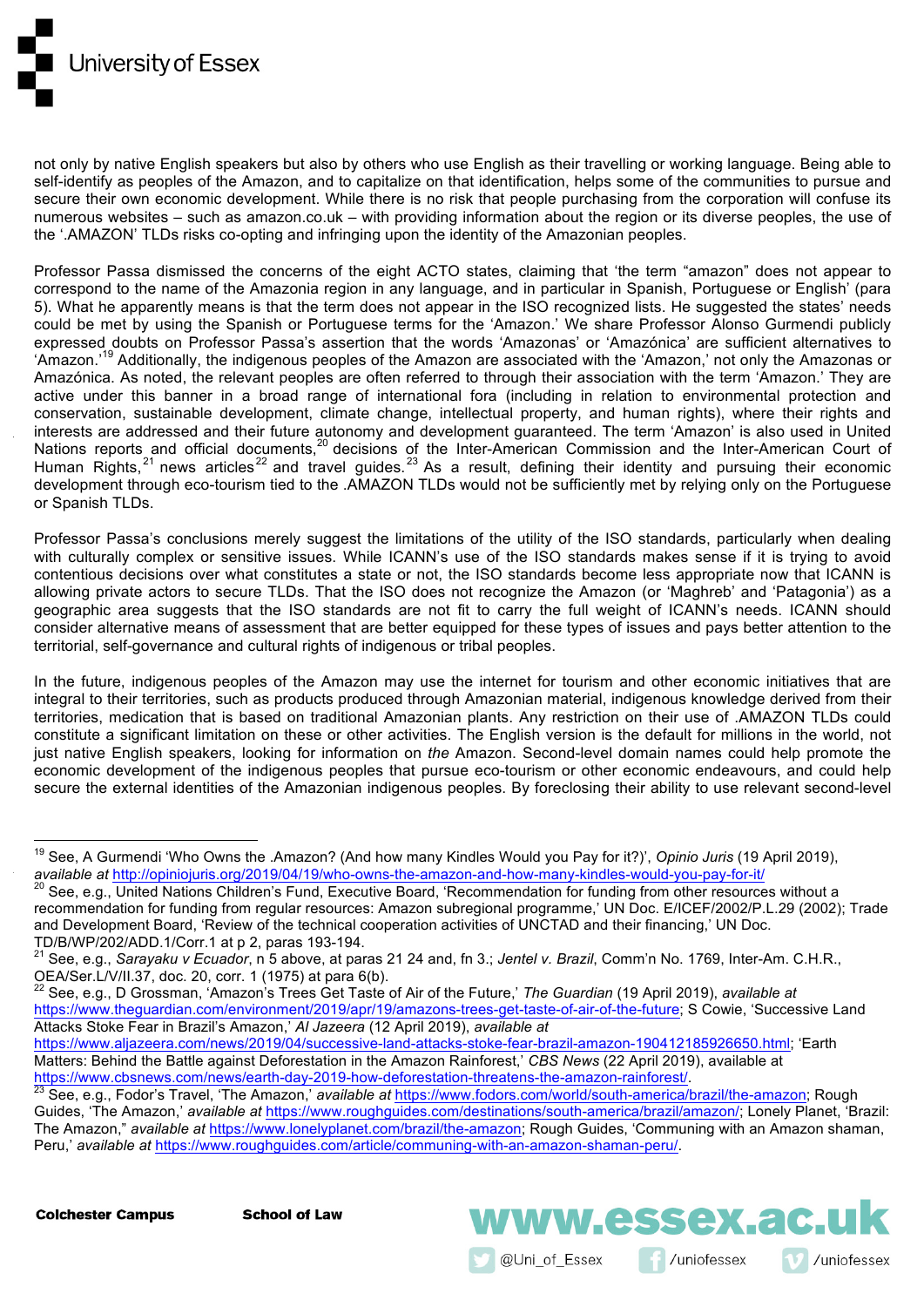

domains, or making them reliant on the corporation's willingness to do so, the corporation is negatively impacting on the economic development of these indigenous peoples, and undermining their asserted external identities.

Understanding the impact does not necessary require the denial of the .AMAZON TLDs. Whether the TLDs are needed by the indigenous peoples is a question that only the indigenous peoples themselves are able to answer. This is inherent in their rights to self-determination, to set their own priorities, and to pursue their distinct identities and economic development. Many of the indigenous peoples of the Amazon find themselves at risk of cultural or physical extinction due to the activities of corporations and the failure of State to adequately protect their rights and interests. Given the potentially profound impact on the rights of the indigenous peoples of the Amazon, ICANN has a responsibility under international law to act with caution in any decision related to the assignation of the .AMAZON TLDs to a corporation that would deny the rights of indigenous peoples to benefit from their identity and impose significant restrictions on their internationally recognized rights and interests. That the very cultural and physical survival of numerous peoples are implicated underpins the requirement for FPIC of the concerned indigenous peoples and raises the threshold for any decision of ICANN that impacts on their identity. Were it not for the fact that the corporation is seeking exclusive rights over the '.Amazon' TLDs, allowing the corporation to also use those TLDs would perhaps not be so problematic, provided the concerned indigenous peoples were fully informed and adequately consulted in accordance with international human rights law standards. Since the corporation is seeking exclusive rights, however, the corporation should have undertaken 'human rights due diligence,' securing consultations with the indigenous communities, developed a plan for mitigating and remediating the harms, including through benefit-sharing agreements, and secured indigenous peoples' FPIC. Given the cumulative and long-term affect that such a decision would have on indigenous peoples who are already facing serious threats to their very survival and identity as peoples, these issues merit serious consideration by ICANN.

# **3. The Amazon corporation's Duty to Respect and Remedy these Rights**

While the primary obligations for protecting the rights of the indigenous peoples rests with states, the corporation also has a duty to respect these rights. The UN Guiding Principles on Business and Human Rights, currently the most authoritative statement on business's responsibilities in the area of human rights, recognizes that businesses must avoid actions that will negatively impact on the realisation of human rights, including the rights of indigenous peoples.<sup>24</sup> Again, the instrument is non-binding in its own right, but the Inter-American Court of Human Right has cited the UN Guiding Principles when affirming that businesses must respect the rights of indigenous peoples.

To realize their responsibility to respect human rights, businesses should engage in 'human rights due diligence,' meaning they should actively seek to understand their impacts on human rights and work to mitigate those impacts.<sup>26</sup> The business is expected to do this even where a state fails in its own obligations to protect the rights of indigenous peoples.<sup>27</sup> Given that the corporation is aware of the indigenous peoples of the Amazon – in fact, the company was reportedly named after the River – it should have been actively promoting consultations with the concerned indigenous peoples in order to determine their views on and obtain their FPIC to the company's TLD applications. This approach would be consistent with the guidance provided to companies in the UN Global Compact Business Reference Guide on the UNDRIP and by the UN Working Group on Business and Human Rights.<sup>28</sup> The failure to do so means that the company itself has not lived up to the full range of international responsibilities relevant to its application.

Where a business does negatively impact on human rights, it is expected to provide remedies and reparations necessary to restore the individuals and communities harmed to the position they would have been in but for the impact. The UN Guiding Principles on Business and Human Rights recognize a general responsibility on businesses to do this,<sup>29</sup> while indigenous peoples also have a distinct right to 'just and fair redress' when they are 'deprived of their means of subsistence.'<sup>30</sup> We

 

@Uni of Essex

ww.essex.ac.u

/uniofessex

/uniofessex

**Colchester Campus** 

<sup>&</sup>lt;sup>24</sup> UN Guiding Principles on Business and Human Rights, UN Doc. A/HRC/17/31 (2011) at Principle 11 and Commentary.<br><sup>25</sup> Inter-American Court of Human Rights *Kaliña and Lokono Peoples v. Suriname* (2015)<br><sup>26</sup> UN Guiding at https://www.unglobalcompact.org/library/541; Report of the Working Group on the issue of human rights and transnational corporations and other business enterprises: "Business-related impacts on the rights of indigenous peoples" (7 August 2013) UN Doc A/68/279

 $^{29}$  UN Guiding Principles on Business and Human Rights, n 24 at Principles 25, 29 and Commentary.  $^{30}$  UNDRIP, Article 20.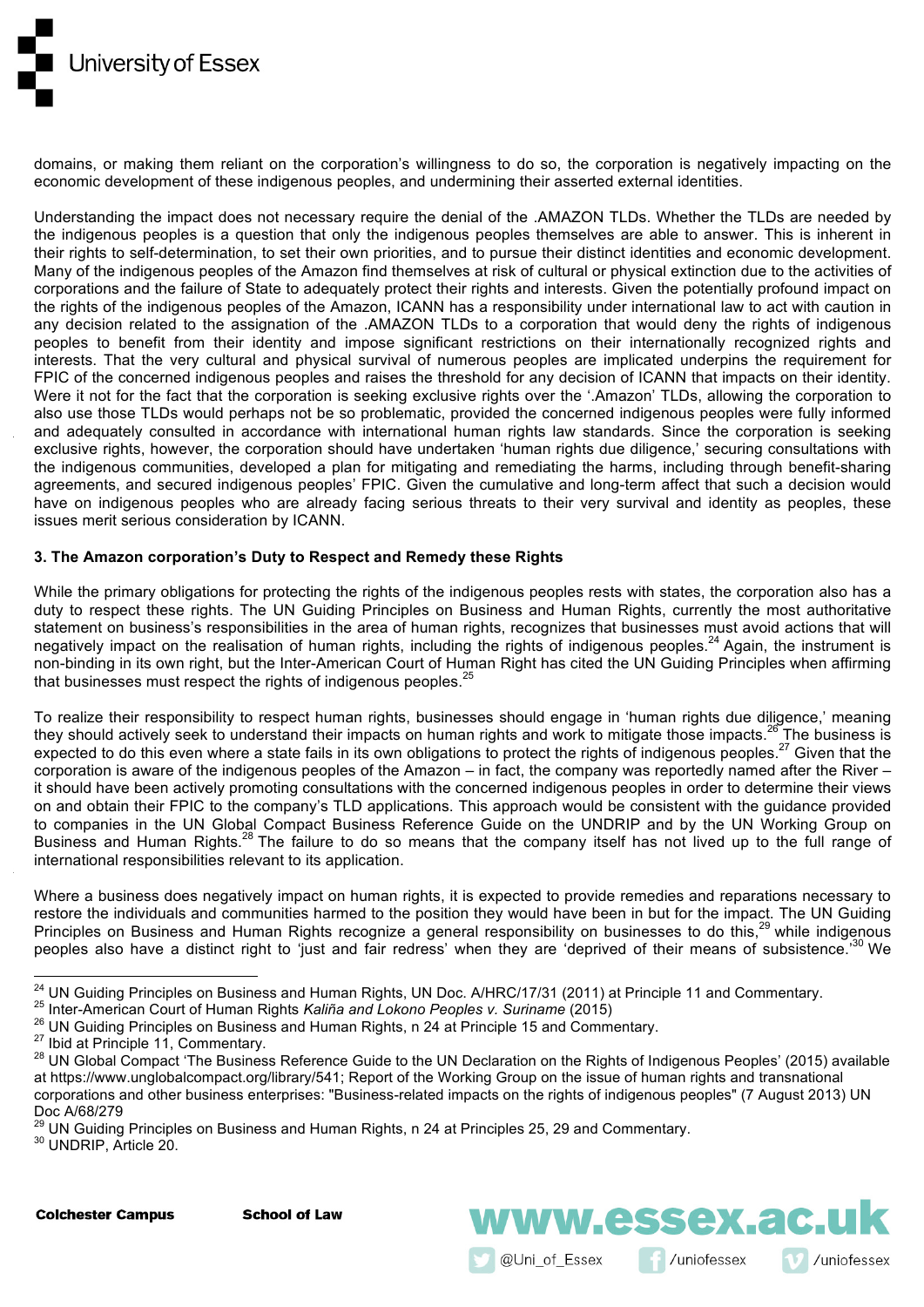

appreciate that the Amazon corporation has offered up to \$5 million USD in goods and services to ACTO, or \$625,000 per state, but this would not adequately compensate the indigenous peoples for the profound impact that they would experience. It is unlikely that the kindles offered would be accessible to the indigenous peoples, and for each indigenous community member to have a kindle would cost approximately \$72 million USD. Such an approach, however, would still be inappropriate as a matter of international law. Instead, the corporation is expected to consult with the indigenous communities to understand the harm they will experience and to develop a plan for mitigation and reparations appropriate to the needs of the communities and their individual members. The corporation should seek to obtain FPIC by providing the indigenous peoples with all the necessary information and participatory impact assessments to fully understand any potential harms they would experience. The corporation should also ensure mutually acceptable benefit sharing agreements as part of the process of obtaining FPIC.

# **4. There may be specific Customary International Law**

The ACTO Working Group has asserted the existence of specific customary international law relevant to the protection of culturally or geographically significant names. Determining the existence of customary international law is a labour-intensive practice but the ACTO Working Group's claim is one that is important to investigate. We suspect there is some validity to this assertion, if not in all circumstances at least in situations where commercial interests have the potential to impact geographic development or indigenous peoples' rights. We would therefore encourage the ICANN Board of Directors to undertake or solicit a specific investigation into this issue.

# **5. This Would Not Create an Unwieldy Precedent**

We understand that the Board of Directors might be hesitant to create a precedent by which it recognizes the rights of communities to the names of geographical areas that encompass broad swaths of land. Recognizing the rights of indigenous peoples, however, would not create such a precedent. The internationally recognized and protected rights of indigenous peoples are distinct from any rights that might attach to members of other communities with a defined geographic identity. It would be inaccurate and inappropriate, for example, to compare the rights of indigenous peoples of the Amazon to Midwesterners in the US. The former are collective territorial, self-governance and cultural rights vested in indigenous peoples under international law, while the latter do not have any specific individual or collective right to be referred to as 'Midwesterners,' or to assert their identity as it relates to their 'Midwestern' origins. The rights and obligations addressed above are specific to indigenous peoples and a limited number of groups that are deemed akin to indigenous peoples, such as Afro-Descendent peoples in South America. As a result, addressing the rights of the indigenous peoples in this particular case does not create a precedent that can be used more generally by populations to assert claims over geographic names or identities. By addressing the rights of indigenous peoples, ICANN would be merely complying with established international law.

#### **6. The Balance of Risks and Interests**

Law is generally aimed at balancing and assigning risks and interests. In this case, the corporation was named after a river in a particular region that is inhabited by historically discriminated, exploited and frequently vulnerable indigenous peoples who are recognized as having distinct rights under international law. The very name of the region is inseparable from its indigenous peoples who have maintained its integrity and are intimately associated with it. It was the corporation's choice to use the river's and the region's name, and to pursue a course of action that put the corporation's interest at odds with those of the indigenous peoples of the Amazon. As explained above, the assignment of the .AMAZON TLDs to the corporation is likely to harm the economic interests, cultural integrity, self-determination and development of these indigenous peoples. International law calls for the corporation to have ensured that consultations were held with the indigenous peoples about this impact in order to obtain their informed consent to any impacts and to ensure that fair and equitable agreements are entered into with the indigenous peoples. The corporation does not appear to have fulfilled these responsibilities. It is these choices by the corporation that cause the problems under international human rights law.

Given the balance of risks and interests, assigning the corporation the exclusive rights to use and administer the .AMAZON TLDs would seemingly be rewarding it for ignoring its human rights responsibilities. The impact on the indigenous peoples is potentially profound. Awarding the TLDs under these circumstances would be a problematic decision that could potentially breach ICANN's own international responsibilities as an entity that is entrusted with regulating commercial interests on the internet. As a result, the ICANN Board should not assign the TLDs at this time, but should instead require the corporation to